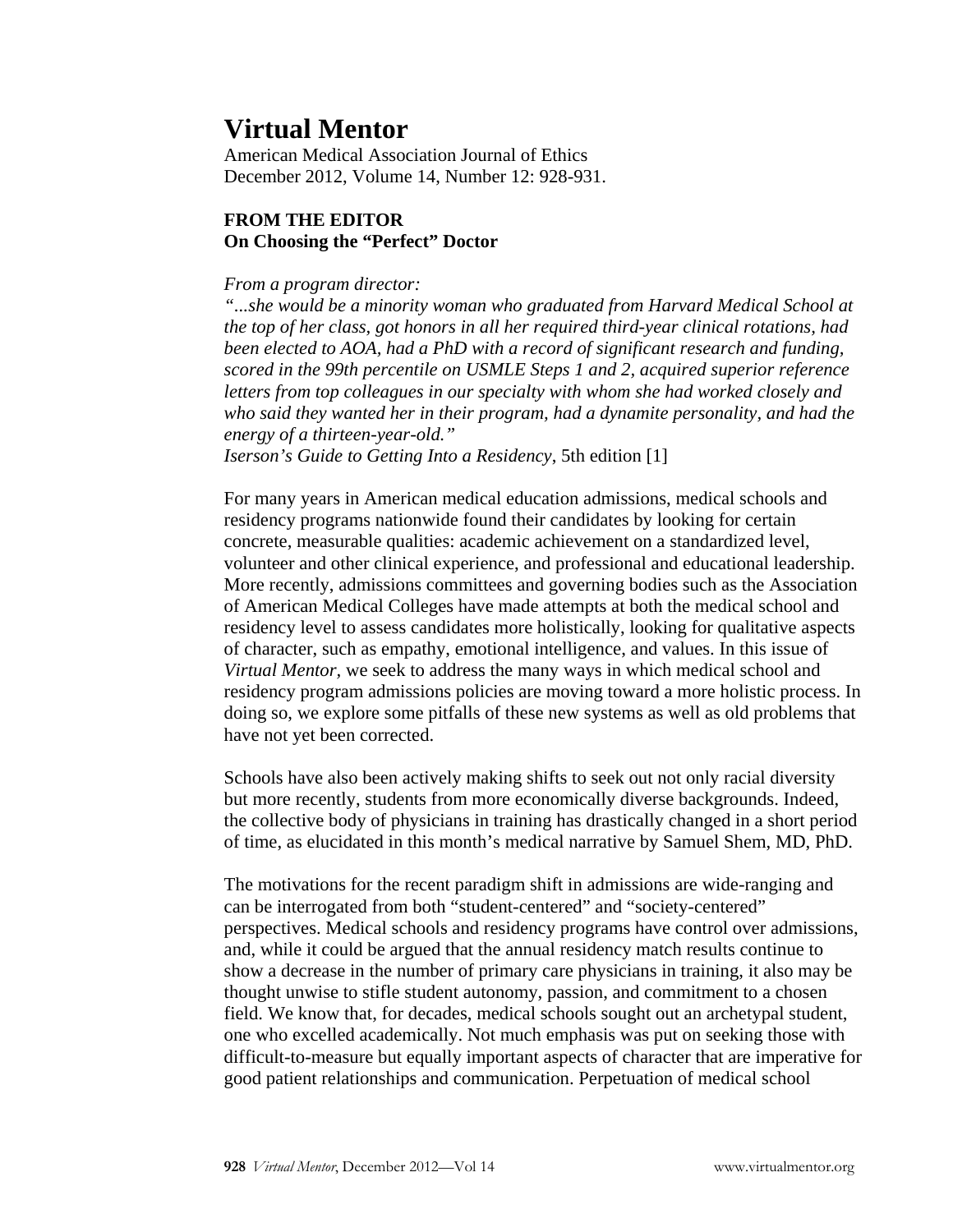culture that existed for so long now appears to be incompatible with community health imperatives and the need for cultural understanding in medicine.

Moreover, ethics and professionalism are well-accepted standards, and instruction in these values has been included in the formal curriculum of medical schools for quite some time. Yet the prevalence of professional violations, including cheating and substance abuse, in medical student populations is still overwhelming and may not be affected by formal ethics teaching, suggesting that a well-defined, clear standard of conduct and level of conviction may need to be directly sought in candidates during the admissions process.

From a populations standpoint, the percentage of students coming from medical families is rising in medical schools nationally and globally, despite most schools' increasing search for students from diverse backgrounds. Likewise, students from medical families have, in the limited literature, been shown to be more likely to enter competitive specialties, and their choices of specialty are easier to predict, which may indicate informed interest. Having parents from a medical background may confer distinct advantages to students by molding or directing their interests and informing them about securing admission to medical school, successfully completing it, and becoming a better doctor. But overselection from this group may lead to homogeneity in the physician population and may increase barriers to entry for firstgeneration medical students. This phenomenon is addressed in a case discussion in this month's *Virtual Mentor* by Norma E. Wagoner, PhD, and Carol L. Elam, EdD.

Several challenges have been posed to the changes in the goals of medical school admissions and means of achieving them. Since efforts to diversify the ethnic and racial backgrounds of medical students began more than 40 years ago, the U.S. Supreme Court has heard two cases brought by students who thought that a school's preference for diversity in the class cohort caused their rejection. Valarie Blake, JD, MA, reviews those cases in her health law article.

As more in-depth testing on personality and ethics knowledge have been introduced on a regional and national level, questions have been raised about the standardization, replicability, and statistical validation of such tests, as well as the concern that they might suppress, rather than promote, diversity. This question is taken up in two commentaries—one by Asher Tulsky, MD, and another by Matthew J. Zirwas, MD, and Julie M. Aultman, PhD—on the ethical use of personality testing and behavioral-based interviewing (BBI) during residency admissions.

While progress has been made in creating an ethical admissions process, some flaws remain. Again, many of them concern the degree of variability among medical schools' methods of evaluating students, a process that has huge implications for a student's professional development and career path. Two evaluation tools, the letter of recommendation and the medical school performance evaluation (MSPE), and the potential biases and hazards associated with these tools, are discussed by Rick D. Axelson, MD, and Kristi J. Ferguson, MSW, PhD, in their state of the art and science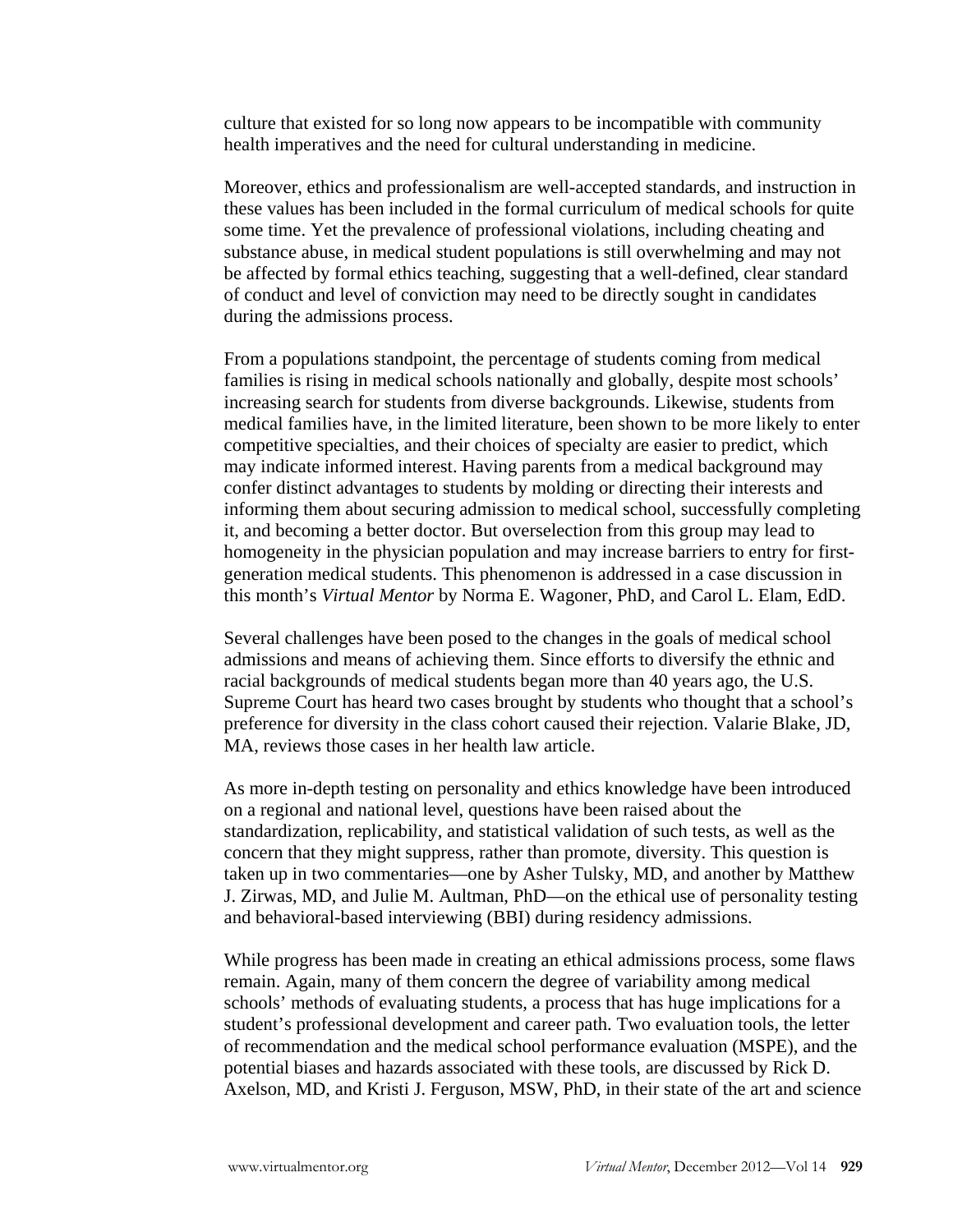article and by Marianne M. Green, MD, John X. Thomas, MD, and Sandra M. Sanguino, MD, in their op-ed. In their journal discussion, third-year medical students Kevin McMullen, Matthew Janko, and Kelley Wittbold question the findings of a study published in 2011 that concluded that the genders of MSPE authors and the students they were writing about did not affect ranking decisions.

The current system of residency admissions is also open to the charge that it creates incentives for students to compromise their ethics for the sake of succeeding in the match, for instance revealing their rank list ahead of time or accepting positions "under the table." This sort of deception undermines the fairness and anonymity of the match, which in theory should allow for improved student outcomes. Jennifer A. Sbicca, MD, Katherine Gordon, MD, and Stefani Takahashi, MD, engage this topic in a case commentary, as does Justin List, MD, whose medicine and society article investigates whether medical education admissions policies work against the very sorts of candidates they wish to find.

This issue of *Virtual Mentor* also looks ahead to expected changes in admissions and what effects these may have on future medical students and residents, be they traditional applicants or otherwise. For instance, the National Resident Matching Program (NRMP) will this year introduce its "all-in" policy, under which residency programs that participate in the match will not be permitted to take any candidates whatsoever from outside of it. The implications of this are discussed in the policy forum article by Jennifer Saultz, MD, and Nathan Wright, MD. And, in another state of the art and science article, Erik Porfeli, PhD, and I explain a new instrument designed to gain insight into a student's ultimate career outcome by assessing both inventoried and expressed interests.

This changing emphasis in assessment of personality and interests is not universal. In the interest of an outside look at our system, Andreia Martins Martinho surveys European systems of admissions in her medical education article.

Finally, we affirm that academic excellence and strong qualitative personality traits are not dichotomous and should not be addressed as such. Admissions standards can be modified to identify students with a reasonable degree of both, which can serve to help medical education become aligned with society's needs while also applying an appropriate degree of rigor to admit the best and brightest students. As Geoff Norman writes, "The solution does not come from de-emphasizing marks, but from developing better measures of other characteristics that are equally important, but poorly measured" [2].

## **References**

- 1. Iserson K. *Iserson's Guide to Getting Into a Residency*. 5th ed. Tucson, AZ: Galen Press; 2000: 367.
- *2.* Norman G. The morality of medical school admissions. *Adv Health Sci Educ Theory Pract*. 2004;9(2):81.